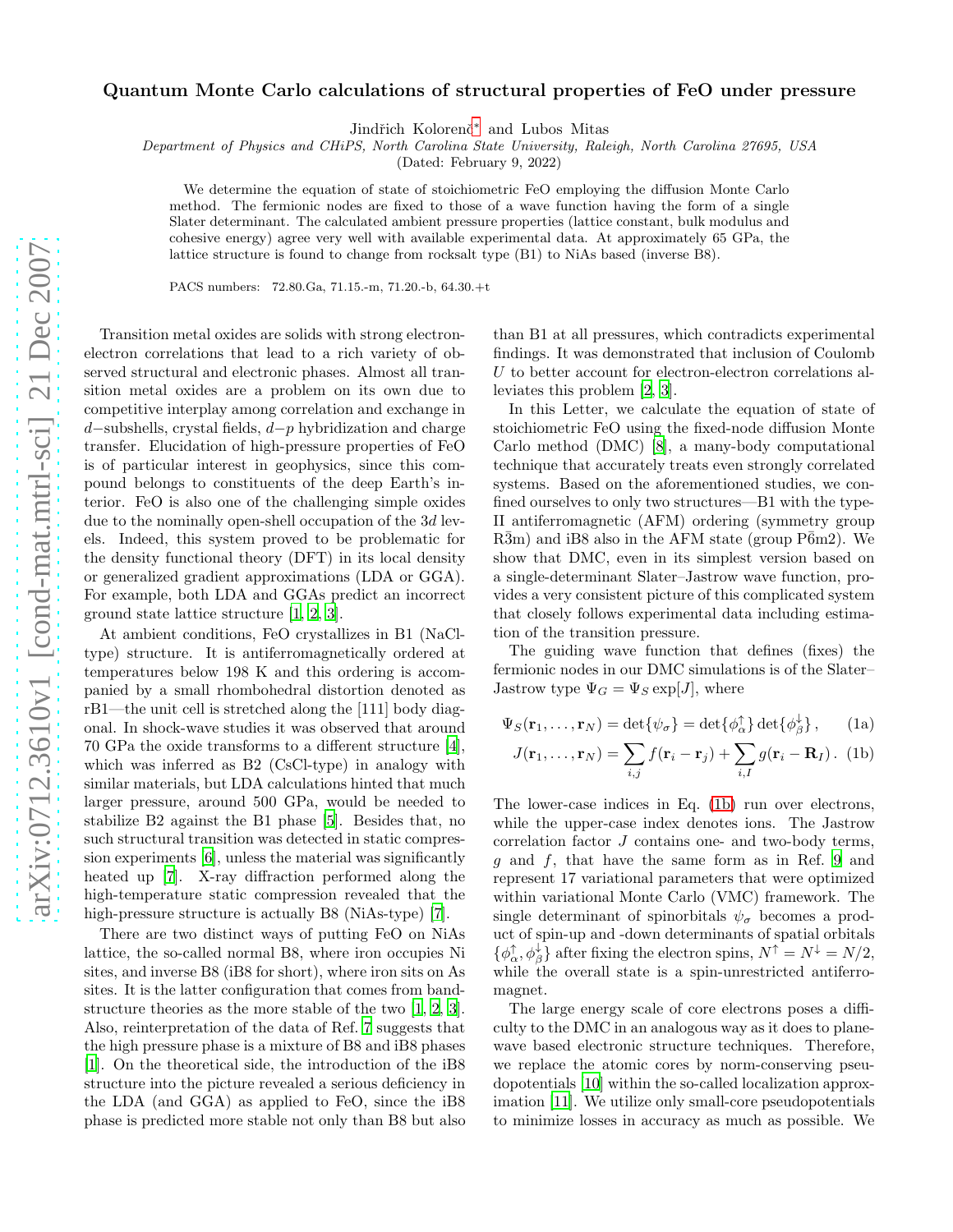have argued recently [\[12\]](#page-3-12) that even small-core pseudopotentials could lead to imprecisions in description of transition metal compounds if a spin-related transition occurs as a part of the phenomena of interest. However, it should not affect the present calculations, since iron atoms in FeO stay in a high-spin state in the whole range of pressures we study in both B1 and iB8 phases. This applies to the DMC results as well as to the flavors of DFT that we used to construct the Slater determinants.

The quality of the fixed-node DMC total energy is determined solely by the quality of fermionic nodes of the guiding wave function. When the form of Eq. [\(1\)](#page-0-1) is adopted, the parameters controlling location of fermionic nodes are the one-electron orbitals  $\{\phi_{\alpha}, \phi_{\beta}\}.$  The direct VMC optimization of these orbitals is currently impractical for simulation sizes required in the present study. Instead, we use one-electron orbitals from spin-unrestricted calculations with hybrid PBE0 functional given as [\[13](#page-3-13)]

<span id="page-1-0"></span>
$$
E_{xc}^{PBE0} = aE_x^{HF} + (1 - a)E_x^{PBE} + E_c^{PBE}.
$$
 (2)

Here  $E_x^{PBE}$  and  $E_c^{PBE}$  are exchange and correlation parts of the PBE-GGA [\[14\]](#page-3-14),  $E_x^{HF}$  is the exact exchange from Hartree–Fock  $(HF)$  theory and the weight  $a$  is in the range  $0 < a < 1$ . We have found that the inclusion of exact exchange term into PBE-GGA has similar effect as Coulomb  $U$  in the LDA+ $U$  method. It opens a gap in the electronic spectrum of the AFM B1 phase and stabilizes it relative to the iB8 structure. Both the gap and the transition pressure increase with increasing  $a$ . With mixing weight  $a = 0.05$ , the iB8 is still more stable than B1 everywhere, the B1 to iB8 transition occurs at 5 GPa for  $a = 0.1$  and at 43 GPa for  $a = 0.2$ . Note that in MnO, which exhibits similar structural transition, the experimental range of transition pressures is reached already for  $a \approx 0.1$  [\[12](#page-3-12)], while in the present case of FeO, the transition takes place much sooner than in experiments  $($   $\geq$  70 GPa) even for twice as much exact-exchange content in PBE0.

The exchange-correlation functional of Eq. [\(2\)](#page-1-0) defines one-parametric class of single-particle orbitals  $\{\phi_{\alpha}^{(a)}, \phi_{\beta}^{(a)}\}$ , which can be used to minimize the DMC fixed-node error by varying the exact exchange weight a. Although in simple insulators, such as silicon, the differences between fixed-node energies corresponding to various sets of one-particle states were found to be rather marginal [\[15\]](#page-3-15), more pronounced differences have been obtained for transition metal compounds. In isolated molecules of transition metal monoxides, the fixednode DMC energies with orbitals from B3LYP (hybrid functional similar to PBE0) are noticeably lower than with HF or pure DFT orbitals [\[9](#page-3-9), [16](#page-3-16)]. DMC optimization of the exact exchange proportion in the B3LYP was performed in Ref. [16](#page-3-16) for the MnO molecule. The optimal value was reported as approximately 17%, but the minimum was rather broad and shallow and values between 5% and 30% were almost equivalent. Therefore,

we have chosen the weight a in PBE0 to be  $a = 0.2$ , corresponding to 20% of GGA exchange being replaced with the exact exchange. In the following we abbreviate this functional as  $PBE0_{20}$ . This choice is compatible with findings of Ref. [16](#page-3-16) and leads to reasonable ambientpressure properties of FeO already within (hybrid) DFT, i.e., B1 structure is insulating and more stable than iB8. We also checked that at equilibrium the  $PBE0_{20}$  orbitals provide DMC energy 0.3 eV per FeO lower than orbitals from the HF approximation.

In our simulations, the infinite crystal was modelled by a periodically repeated simulation cell containing 8 FeO units, i.e., 176 valence and semi-core electrons. Although such a system is certainly not small to deal with in an explicitly many-body fashion, it turns out that finite-size effects are significant if not treated properly. The origin of these finite-size errors is twofold. One part is related to incorrect momentum quantization due to confinement of electrons into the simulation cell, the second part comes from the artificial periodicity of exchange-correlation hole due to periodic extension of Coulomb potential using the Ewald summation.

The problem associated with confinement appears also in mean-field band theories, where it is exactly resolved by integration over the first Brillouin zone, while working only within the smallest "simulation" cell possible, the primitive cell. Each k-point in the first Brillouin zone corresponds to a different boundary condition imposed on the primitive cell. The momentum integration is equivalent to averaging over these so-called twisted boundary conditions. Analogous averaging procedure performed in a many-body simulation does not represent a complete correction, but it proved to be very efficient within Monte Carlo algorithms [\[17](#page-3-17)]. In this study we deal only with insulating states, which simplifies matters considerably and we have found that just 8 twists are enough for our simulation cell size. We have verified that within  $PBE0_{20}$  the total energy obtained in our simulation cell using just 8 k-points differs only  $\approx 0.01$  eV per FeO from fully converged integral over Brillouin zone.

The second part of finite-size errors, originating from artificial periodicity of the Ewald potential, is accounted for with the aid of the correction introduced in Ref. [18](#page-3-18). The estimate for the energy at infinite volume is written as

<span id="page-1-1"></span>
$$
E = E_{Ewald} + \frac{1}{4\pi^2} \int_D d^3k \, \frac{S(\mathbf{k})}{k^2} \,. \tag{3}
$$

The static structure factor is defined as  $S(\mathbf{k}) =$  $\langle \Psi_0 | \hat{\rho}_{\bf k} \hat{\rho}_{-\bf k} | \Psi_0 \rangle / N$  with  $\hat{\rho}_{\bf k}$  standing for a Fourier component of the electron density. The integral in Eq. [\(3\)](#page-1-1) runs over a domain D centered around  $\mathbf{k} = 0$  and having volume  $8\pi^3/\Omega$ , where  $\Omega$  is volume of the simulation cell. The structure factor  $S(\mathbf{k})$  is evaluated within the DMC at a discrete set of points and then extrapolated towards  $\mathbf{k} = 0$ . Performance of the correction given by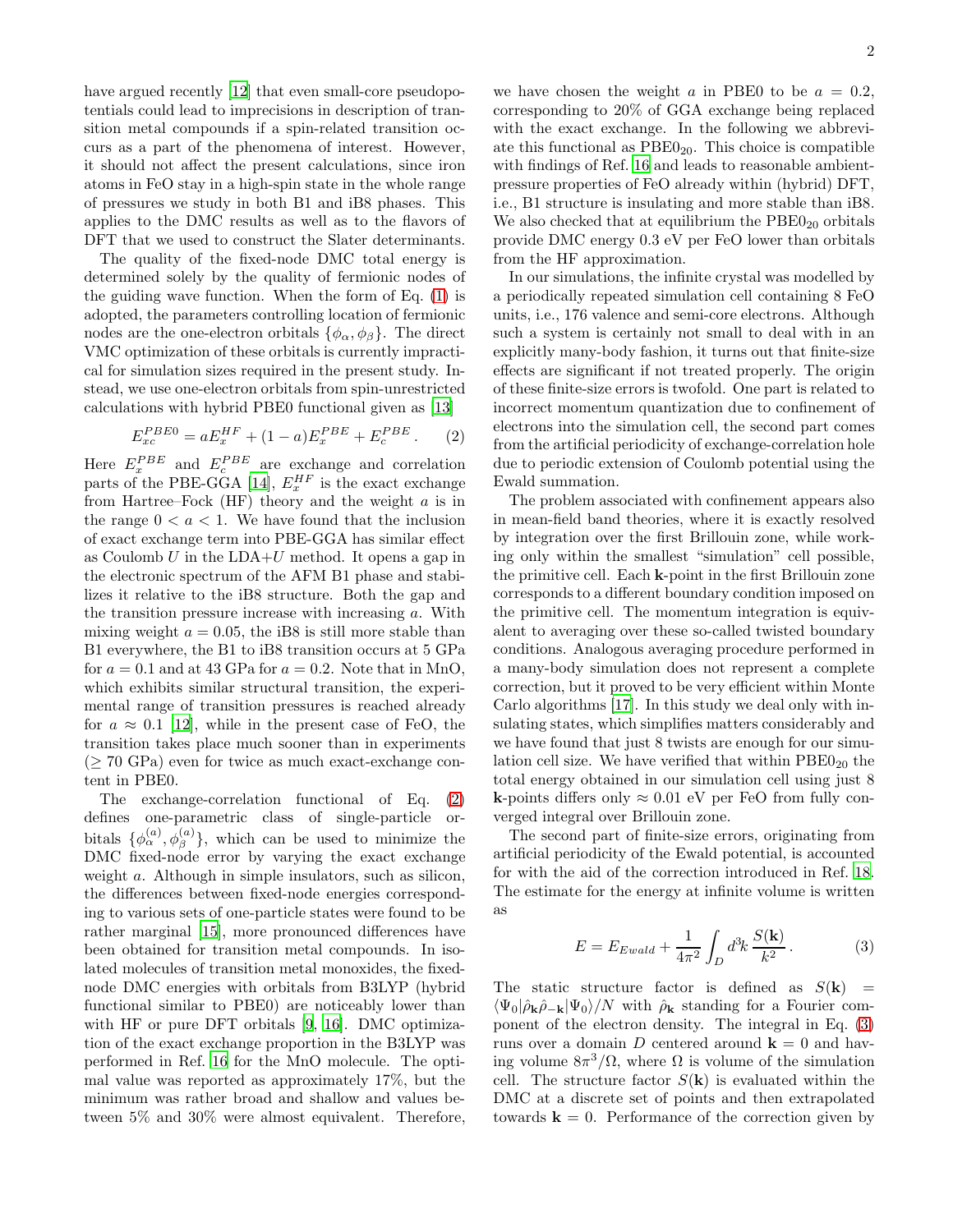

<span id="page-2-0"></span>FIG. 1: (color online) Finite-size errors of the twist averaged DMC energy at volumes 15.9  $\AA^3$ /FeO (left) and 20.4  $\AA^3$ /FeO (right). Pure Ewald energies are shown as red squares, values corrected according to Eq. [\(3\)](#page-1-1) are represented by blue circles. Note that the finite-size errors increase with increasing the electron density. The energy in infinite cell  $E_{\infty}$  is extrapolated from the data shown. Statistical errorbars are smaller than symbol sizes except for the largest cell in the left panel.

Eq. [\(3\)](#page-1-1) applied to FeO is illustrated in Fig. [1,](#page-2-0) where we plot the total energy at two different electron densities as calculated in simulation cells of varied size up to 16 FeO units, i.e., 352 valence and semi-core electrons. The correction removes more than 90% of the finite-size error introduced by the periodic electron-electron interaction potential and enables us to replace expensive size scaling analysis of Fig. [1](#page-2-0) by a simple formula, Eq. [\(3\)](#page-1-1).

Results. First we discuss properties of the B1 phase around equilibrium volume. For the cohesion energy,  $E_{coh} = E_{Fe} + E_{O} - E_{FeO}$ , our DMC simulations yield  $9.66 \pm 0.04$  eV/FeO that matches  $9.7$  eV/FeO deduced from experimental formation enthalpies [\[19\]](#page-3-19). The electronic gap, which we calculate as a difference between total energies of the ground state and the first excited state at the Γ−point in our 8 FeO simulation cell, comes out as  $2.8 \pm 0.3$  eV. This value is not too far from optical absorption edge observed near 2.4 eV [\[20](#page-3-20)]. The weak feature displayed between 1.0 and 1.5 eV in these experiments is not reproduced in the picture of FeO we present here. However, it is quite possibly related to imperfections in structural or magnetic order, since essentially the same absorption band was repeatedly observed in other systems where Fe atoms act as impurities [\[21](#page-3-21), [22](#page-3-22)].

The DMC energy as a function of volume, together with fitted Murnaghan equation of state, is presented in Fig. [2.](#page-2-1) The parameters of the least-square fit are compared with predictions of other electronic structure methods and with experiments in Tab. [I.](#page-2-2) The DMC estimate for equilibrium lattice constant  $a_0$  is in excellent agreement with experimental value extrapolated to stoichiometric FeO and offers more consistent prediction than



<span id="page-2-1"></span>FIG. 2: (color online) Total energies of B1 (red squares) and iB8 (blue circles) phases. Statistical errorbars are smaller than symbol sizes. Lines are least-square fits with Murnaghan equation of state. The dashed double tangent corresponds to the transition pressure of 65 GPa. Inset shows the data for B1 phase over wider volume region, including equilibrium.

LDA or GGA. On the other hand, the hybrid  $PBE0_{20}$ functional, which we used to construct the DMC guiding wave function, provides a similar value. All methods shown in Tab. [I](#page-2-2) provide essentially the same value of bulk modulus, which is noticeably larger than typical experimental reports. The extrapolation to stoichiometry is, however, expected to lead to values in the vicinity of the theoretical data [\[23,](#page-3-23) [24](#page-4-0)]. The isothermal pressure derivative of the bulk modulus,  $K'_0$ , turns out to be larger in DMC than in the density-functional approaches, which makes it compatible with elastic-wave experiments [\[24\]](#page-4-0).

The equation of state calculated within diffusion Monte Carlo up to large hydrostatic pressures is shown in Fig. [2.](#page-2-1)

<span id="page-2-2"></span>TABLE I: Equilibrium lattice constant  $a_0$ , bulk modulus  $K_0$ and its derivative  $K'_0 = (\partial K_0/\partial P)_T$  calculated in this work  $(DMC and PBE0<sub>20</sub>)$  compared to selected theories and experiments. The experimental lattice constant is extrapolated to the stoichiometric FeO, whereas the values of  $K_0$  and  $K'_0$  are not. The extrapolated value of bulk modulus  $K_0$  is estimated around 180 GPa [\[23,](#page-3-23) [24\]](#page-4-0).

|                    | $a_0$ (Å,  | $K_0$ (GPa) | $K_0'$    |
|--------------------|------------|-------------|-----------|
| DMC                | 4.324(6)   | 170(10)     | 5.3(7)    |
| PBE0 <sub>20</sub> | 4.328      | 182         | 3.7       |
| $GGA$ [3]          | 4.28       | 180         | 3.6       |
| $LDA$ [5]          | 4.136      | 173         | 4.2       |
| experiment         | 4.334 [23] | 152.3 [24]  | 4.92 [24] |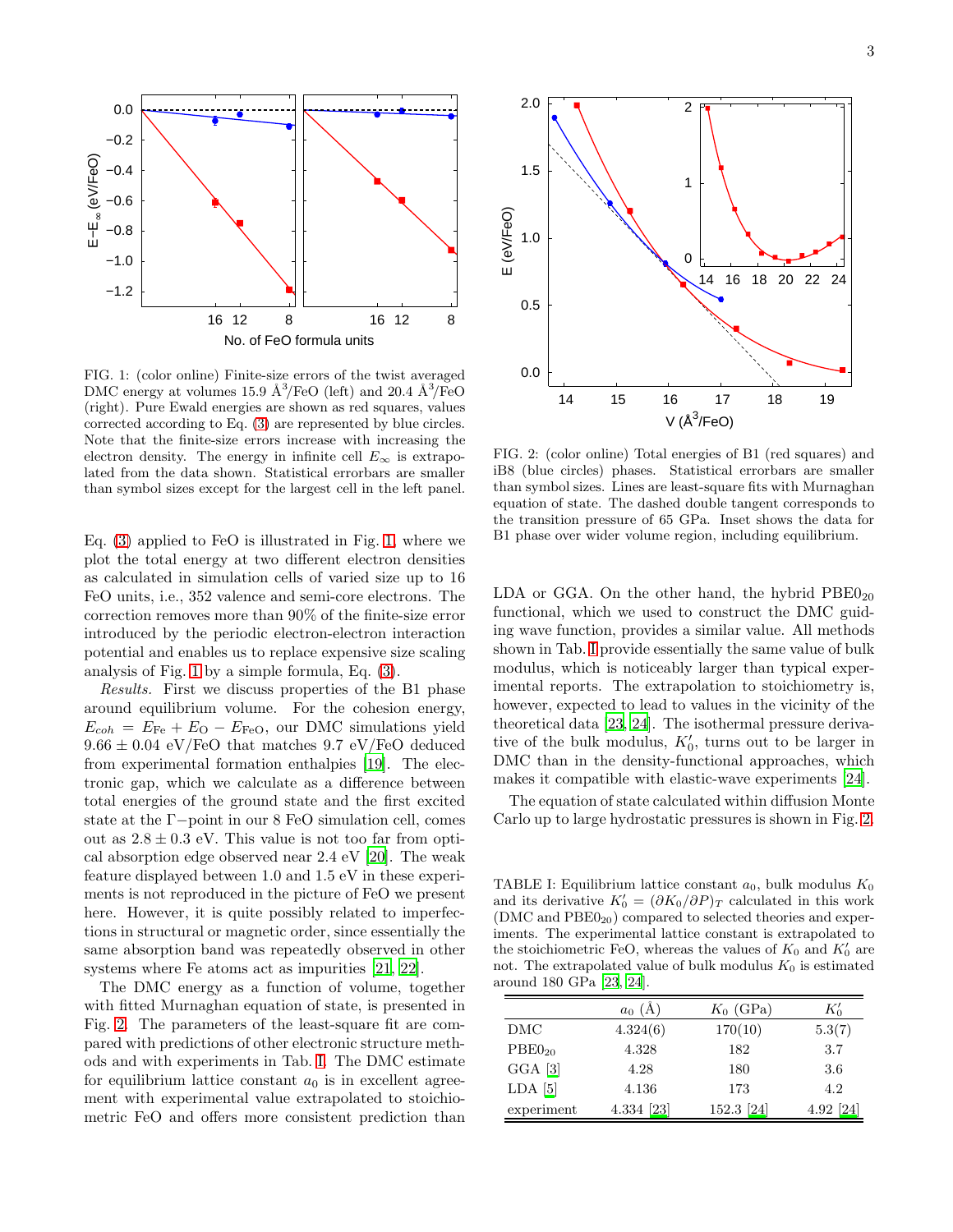

<span id="page-3-24"></span>FIG. 3: (color online)  $P(V)$  curves of B1 (red) and iB8 (blue) phases. Lines are our DMC fits as in Fig. [2.](#page-2-1) Points are experimental data: filled circles  $[6]$  (B1, Fe<sub>0.98</sub>O), empty circles [\[28\]](#page-4-1) (B1, Fe<sub>0.94</sub>O), empty squares [\[7](#page-3-7)] (iB8, Fe<sub>0.98</sub>O). All B1 data [\[6](#page-3-6), [28\]](#page-4-1) were taken at room temperature, the iB8 data [\[7](#page-3-7)] correspond to 900 K. B1 datasets are shown relative to the equilibrium volumes reported in the individual studies to approximately remove the non-stoichiometry effects.

The  $c/a$  ratio in the hexagonal iB8 phase, stable at high pressures, was optimized within  $PBE0_{20}$ . It was found to increase from 1.93 at volume 17  $\AA^3$ /FeO to 2.03 at 14  $\rm \AA^{3}/FeO$ . These ratios agree well with experimental  $c/a = 2.01$  at 14.83 Å<sup>3</sup>/FeO reported in Ref. [7](#page-3-7).

The B1 phase, stable at low pressures, was assumed cubic, i.e., we neglected the rhombohedral distortion. We did not use the DFT optimized geometries in this case, because DFT based techniques are not conclusive in determination of the rhombohedral distortion [\[25,](#page-4-2) [26](#page-4-3), [27\]](#page-4-4). We checked the impact of fixing the cubic symmetry by comparing DMC total energies for different distortions at high compression, where the distortion has the largest impact. At the volume of 15.3  $\rm \AA^3/FeO$ , the energy gain associated with the rhombohedral distortion was of the order of statistical errorbars  $\approx 0.02$  eV/FeO, i.e., too small to affect the results.

The critical pressure  $P_c$  of the structural transition from B1 to iB8 phase was determined from equality of Gibbs potentials,  $G_{B1}(P_c) = G_{iB8}(P_c)$ , graphical equivalent of which—the double tangent—is shown in Fig. [2.](#page-2-1) The value is  $P_c = 65 \pm 5$  GPa with the errorbar given by statistical fluctuations of the Monte Carlo simulations. The prediction  $P_c = 65$  GPa agrees quite well with shockwave data and with high-temperature static compression experiments, except for the fact that our investigation is performed at  $T = 0$ , for which experiments suggest considerably higher transition pressure. Our finding could be interpreted as an indirect support for existence of an energy barrier between the two phases that requires a thermal activation to be overcome.

Another means of comparison with experiments is looking at the  $P(V)$  equation of state, Fig. [3.](#page-3-24) Agreement between data for B1 structure (after extrapolation to stoichiometric FeO) is very good, which is in concord with similarly good correspondence of ambient pressure parameters compared in Tab. [I.](#page-2-2) Our curve for iB8 structure also follows the x-ray data of Ref. [7](#page-3-7) rather nicely (no stoichiometry related correction was attempted in this case). Experimentally, this phase is perhaps somewhat stiffer than in our calculations, which signals that DMC is likely to slightly underestimate the transition pressure  $P_c$ .

In summary, the equation of state and basic electronic structure of FeO calculated with the diffusion Monte Carlo agrees very well with many aspects of available experimental data. Considering that the DMC is essentially a parameter-free method and that the fixed-node condition was enforced with the aid of a very simple wave function (single Slater determinant), the degree of consistency of the provided picture is quite remarkable.

We acknowledge support by NSF DMR-0121361 and EAR-0530110 grants. This study was enabled by IN-CITE allocation at ORNL and by allocation at NCSA. QMC simulations were done using QWalk code [\[29\]](#page-4-5), and the one-particle orbitals were calculated with Crystal2003 [\[30\]](#page-4-6).

- <span id="page-3-0"></span><sup>∗</sup> On leave from Institute of Physics, Academy of Sciences of the Czech Republic, Na Slovance 2, CZ-18221 Praha 8, Czech Republic; [kolorenc@fzu.cz](mailto:kolorenc@fzu.cz)
- <span id="page-3-1"></span>[1] I. I. Mazin, et al., American Mineralogist 83, 451 (1998).
- <span id="page-3-2"></span>[2] Z. Fang, et al., Phys. Rev. Lett. 81, 1027 (1998).
- <span id="page-3-3"></span>[3] Z. Fang, et al., Phys. Rev. B **59**, 762 (1999).
- <span id="page-3-4"></span>[4] R. Jeanloz et al., Geophys. J. R. Astr. Soc. 62, 505 (1980).
- <span id="page-3-5"></span>[5] D. G. Isaak, et al., Phys. Rev. B 47, 7720 (1993).
- <span id="page-3-6"></span>[6] T. Yagi, et al., J. Geophys. Res. 90, 8784 (1985).
- <span id="page-3-7"></span>[7] Y. Fei et al., Science **266**, 1978 (1994).
- <span id="page-3-8"></span>[8] W. M. C. Foulkes, et al., Rev. Mod. Phys. 73, 33 (2001).
- <span id="page-3-9"></span>[9] L. K. Wagner et al., J. Chem. Phys. **126**, 034105 (2007).
- <span id="page-3-10"></span>[10] Y. Lee, private communication, see also Y. Lee, et. al, Phys. Rev. B 62, 13347 (2000) for large core version of these pseudopotentials.
- <span id="page-3-11"></span>[11] L. Mitáš, et al., J. Chem. Phys. 95, 3467 (1991).
- <span id="page-3-12"></span>[12] J. Kolorenč et al., Phys. Rev. B **75**, 235118 (2007).
- <span id="page-3-13"></span>[13] J. P. Perdew, et al., J. Chem. Phys. 105, 9982 (1996).
- <span id="page-3-14"></span>[14] J. P. Perdew, et al., Phys. Rev. Lett. 77, 3865 (1996).
- <span id="page-3-15"></span>[15] P. R. C. Kent, et al., Phys. Rev. B **57**, 15293 (1998).
- <span id="page-3-16"></span>[16] L. Wagner et al., Chem. Phys. Lett. **370**, 412 (2003).
- <span id="page-3-17"></span>[17] C. Lin, et al., Phys. Rev. E 64, 016702 (2001).
- <span id="page-3-18"></span>[18] S. Chiesa, et al., Phys. Rev. Lett. **97**, 076404 (2006).
- <span id="page-3-19"></span>[19] D. R. Linde, ed., CRC Handbook of Chemistry and Physics (CRC Press/Taylor and Francis, 2007).
- <span id="page-3-20"></span>[20] H. K. Bowen, et al., J. Solid State Chem. **12**, 355 (1975).
- <span id="page-3-21"></span>[21] G. D. Jones, Phys. Rev. **155**, 259 (1967).
- <span id="page-3-22"></span>[22] A. Hjortsberg, et al., Phys. Rev. B **37**, 3196 (1988).
- <span id="page-3-23"></span>[23] C. A. McCammon et al., Phys. Chem. Minerals 10, 106